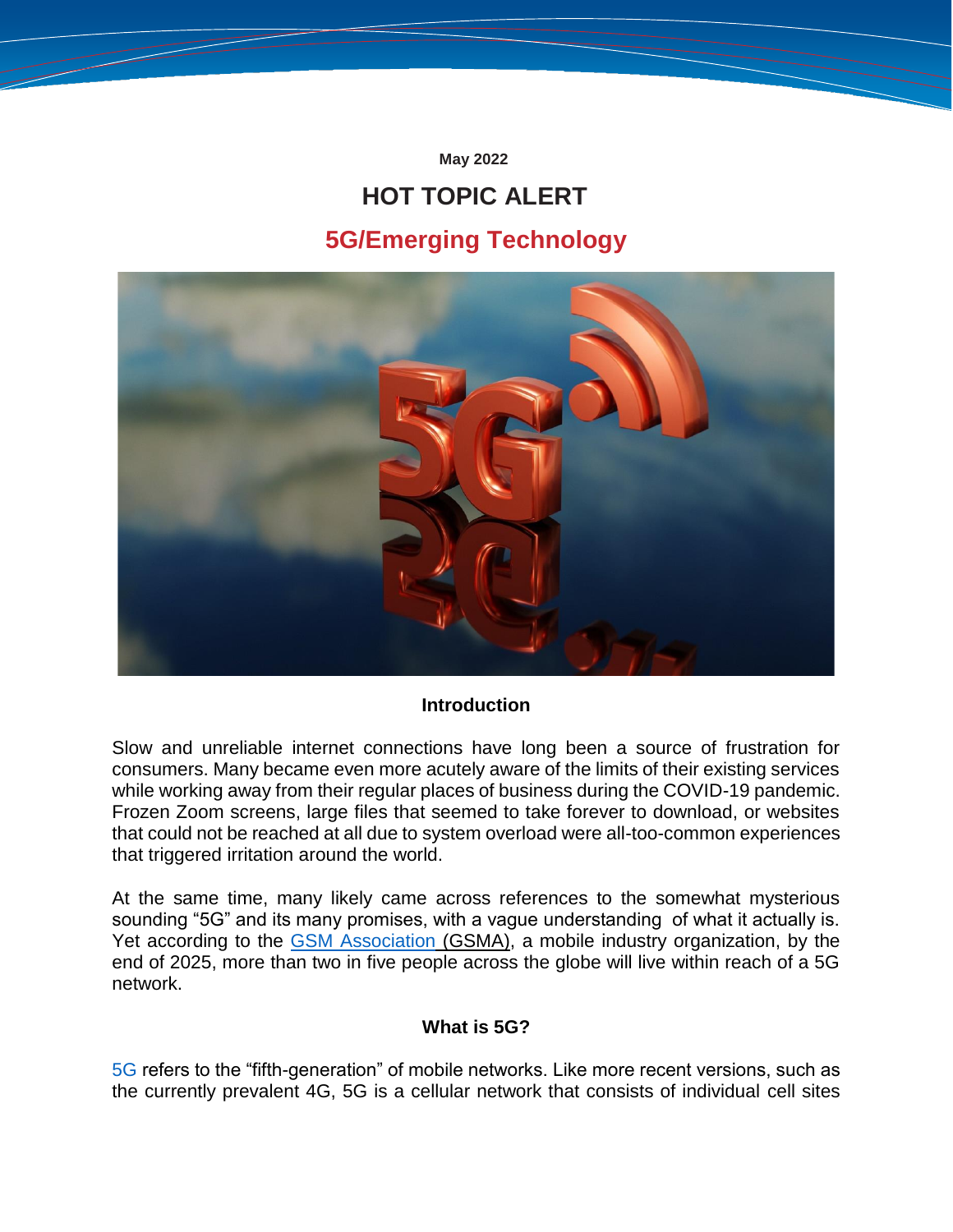that transmit data among each other using radio waves. The underlying infrastructure 5G relies on is similar to that used by 4G, and involves a combination of towers, sensors, and fiber-optic cables. But 5G entails new elements, as well.

### *High, mid, low bands*

The term "5G" is actually a short-hand term for rather diverse types of networks. Specifically, 5G networks can be split into three main ["levels;](https://www.wired.com/story/wired-guide-5g/)" namely, low-band, midband, and high-band (also referred to as "millimeter-wave" 5G). These levels rely on different parts of the electromagnetic spectrum: low-band 5G uses frequencies below 1 GHz, mid-band uses frequencies between 1 and 6 GHz, and high-band 5G uses frequencies at or above 24 GHz. The distinction between the three is an important one. Higher frequencies involve signals with shorter wavelengths. These signals can carry data at much higher speeds than those with longer wavelengths. The catch is that these higher frequency signals [can travel only short distances.](https://www.wired.com/story/wired-guide-5g/) In addition, various obstacles, such as a building or even a tree, can block the shortest signals. This means that the three levels of 5G involve [varying trade-offs between speed and range.](https://venturebeat.com/2019/12/10/the-definitive-guide-to-5g-low-mid-and-high-band-speeds/) In essence, the faster and better the service, the shorter its range.

Most of the talk surrounding 5G is based on the potential future uses of high-band 5G. Given its ability to access short-range radio signals, it truly holds revolutionary [potential.](https://www.ibm.com/industries/telecom-media-entertainment/resources/5g-revolution/) The benefits of 5G are most pronounced with high-band 5G. As a result, these types of networks are expected to spur a wide range of sophisticated applications, ranging from remote surgery to greater automation in industrial settings and other emerging technologies.

However, high-band 5G cannot simply use the existing infrastructure of towers and antennas. Instead, its roll-out will require a dense network of small cell stations to provide seamless connections. Some of these stations are the size of a pizza box, while others are more like the size of a freezer. The stations can be put on various structures, including streetlights, utility poles and buildings. Installing those stations is, however, difficult and expensive. [Some providers](https://www.techtarget.com/searchnetworking/answer/What-is-the-status-of-5G-rollouts-in-2020) are strongly committed to pursuing this course. For now, this type of infrastructure is currently only available in [select locations](https://uk.pcmag.com/cell-phone-service-providers/82400/what-is-5g) in certain cities or, with some carriers, only at very specific sites, such as on college campuses.

Mid-band 5G has a much broader geographic reach than high-band 5G. It is also significantly [faster](https://www.highspeedinternet.com/resources/4g-vs-5g) than 4G, and so too represents a large leap forward. The major U.S. based carriers involved in developing 5G networks – T-Mobile (which merged with Sprint in 2020), AT&T, and Verizon – have carved out various niches within the three 5G ranges. All are currently especially active in [pushing mid-band 5G,](https://www.techtarget.com/searchnetworking/answer/What-is-the-status-of-5G-rollouts-in-2020) and [access to mid-band 5G](https://www.forbes.com/sites/moorinsights/2022/01/18/the-state-of-5g-in-early-2022/?sh=30ecbfc45652)  [services](https://www.forbes.com/sites/moorinsights/2022/01/18/the-state-of-5g-in-early-2022/?sh=30ecbfc45652) is expected to rise noticeably throughout the U.S. by the [end of 2022.](https://www.fiercewireless.com/wireless/verizon-expects-cover-175m-ultra-wideband-5g-end-2022)

Meanwhile, low-band 5G has been around since 2019 and is built mostly on existing 4G infrastructure. Low-band 5G is faster than 4G, but [not hugely so.](https://www.computerworld.com/article/3638752/5g-is-coming-just-not-that-fast.html)

*Benefits of 5G*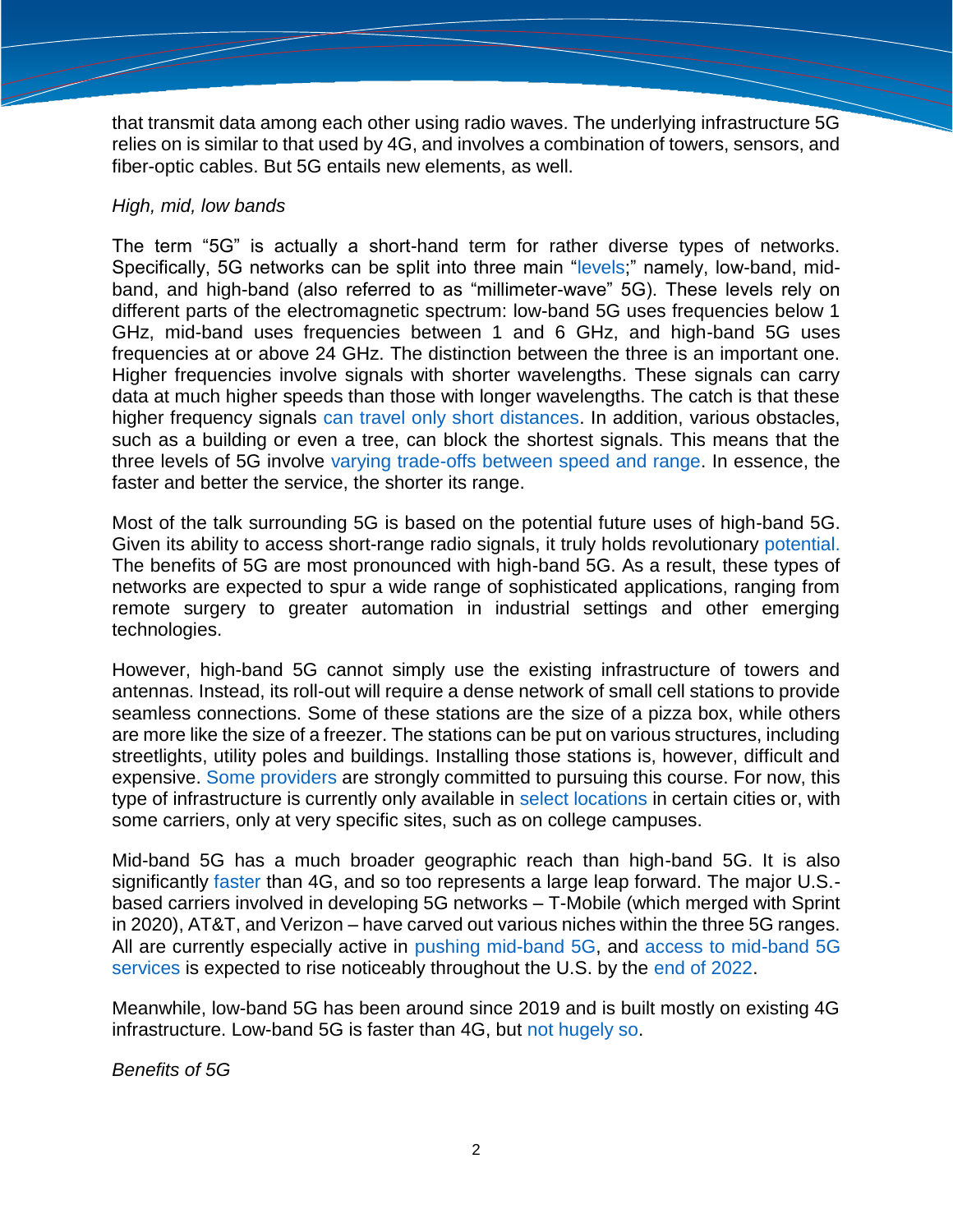5G is fast  $\Box$  really fast. Exact speeds achieved depend on whether the user is using highband, mid-band or low-band 5G. Speeds also vary based on the context, such as where the user is located and what specific device and network is being used. Some [estimates](https://kommandotech.com/guides/4g-vs-5g-speed/) indicate that low-band 5G is about 20% faster than 4G, and that high-band 5G may one day be more than 500 times faster than current connections.

The [3rd Generation Partnership Project](https://www.3gpp.org/about-3gpp/about-3gpp) (3GPP), a global telecommunications-standard development organization, produces relevant specifications for what constitutes 5G. According to the 3GPP definition, a network officially qualifies as 5G if it supports speeds of at least 20 gigabits (or 2.5 gigabytes) per second for downloads, and 10 Gbps (or 1.25 gigabytes) per second for uploads. This is between 10 to 100 times faster than 4G. This kind of speed doesn't just mean very short times for downloading data. Such speed will also help unlock the potential of a wide range of applications, especially those that rely on real-time data processing.

In addition, 5G entails much lower "latency." Latency refers to the time that elapses between giving a device an order to do something, and the action taking place. In essence, it is the amount of delay involved in getting the system to do something. 5G promises more immediate responsiveness. Specifically, depending on the context, the technical specifications set by the 3GPP aim for latency of 1 to 4 milliseconds for 5G (a millisecond is 1/1000 of a second). This is drastically less latency than for 4G, which involves latency of around 50 to 200 milliseconds. It is also [faster](https://www.digitaltrends.com/mobile/5g-vs-4g/) than the time (about 10 milliseconds) it takes for a person's brain to process an image seen by their eyes.

Moreover, 5G allows significantly more devices to be connected to the network. Officially, according to the 3GPP, a 5G network must be able to connect 1 million or more devices for every square kilometer (less than half of a square mile). This means that 5G can support many more devices than there are people, even in the densest of cities. Allowing more connectivity is necessary because 5G will connect mobile phones or other devices that people are able to carry and also allow the connection of other personal devices and elements that rely on connectivity that are permanent fixtures in neighborhoods. The range of technology in people's lives continues to expand...from wearable tech like smartwatches and sensors for medical devices to other emerging technology taking up more permanent residence in homes in the form of "smart" appliances, lights, and even the cars in driveways.

A significant aspect of 5G is that, instead of relying on hardware to perform certain network functions, such as routing signals, it relies on software and the "The ["cloud"](https://www.cloudflare.com/learning/cloud/what-is-the-cloud/) refers to software and databases that use servers located in globally dispersed data centers. Users access these via the internet rather than having their own physical servers or having copies of the software applications on their own physical devices. As a result, "network slicing," or creating "subnets" that tailor connectivity to specific needs becomes possible. Technically, there will be a number of different virtual networks that exist in parallel and rely on the same physical infrastructure. The advantage to subnets is that these network "slices" can have varying properties, providing enough connectivity to meet specific users' needs without providing connectivity levels for which they have no use.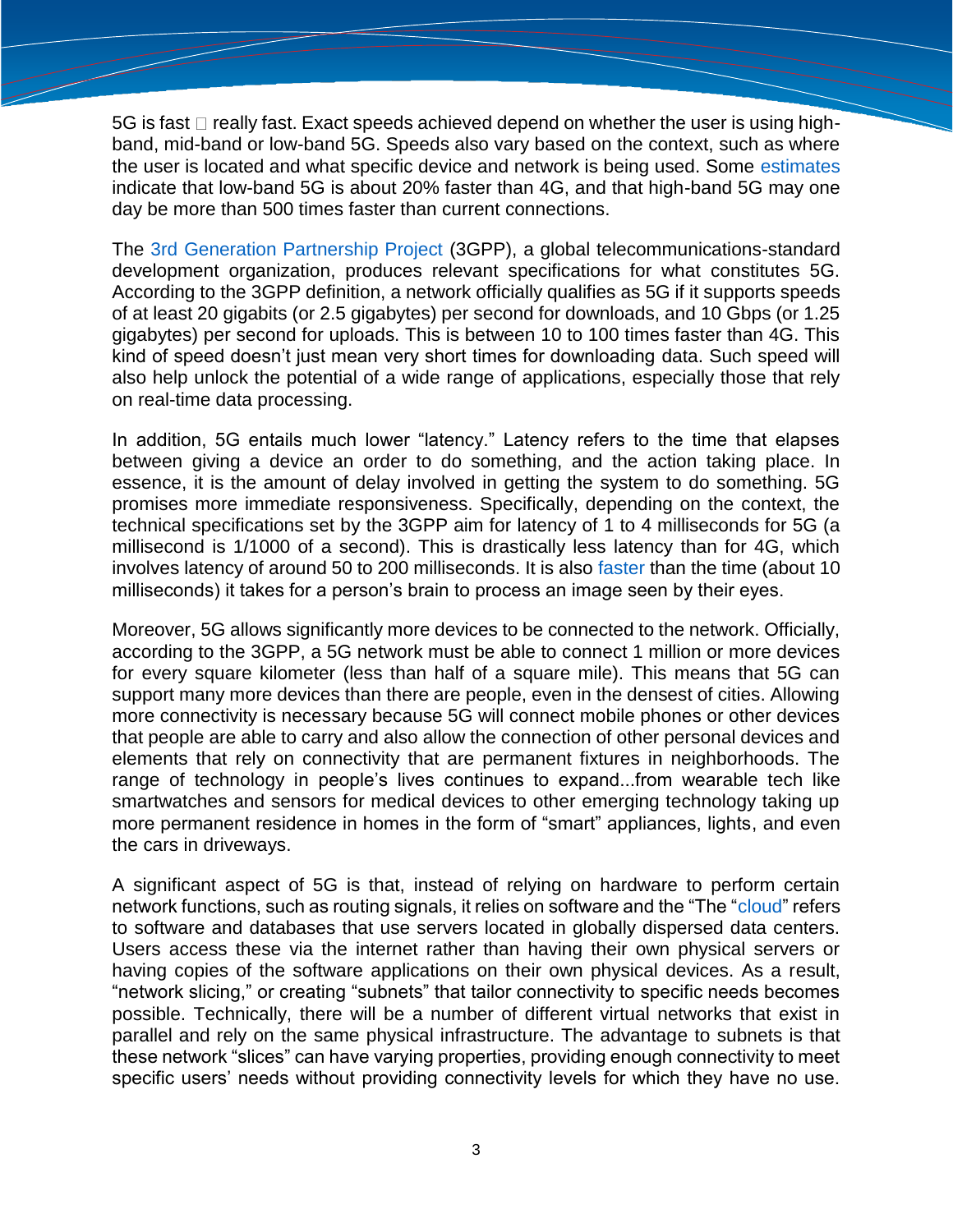This is both more efficient and can, for example, improve responsiveness in emergencies by prioritizing certain uses so network overloads do not slow down responses.

Moreover, 5G networks can be portable or mobile. They can be installed and configured in specific locations and provide the speed and latency required for specific purposes and limited durations at a chosen site. They can also be installed in modes of transportation such as vehicles. This means the benefits of a 5G connection are not limited to a person's home or office.

#### *Use Cases*

The potential uses of 5G are arguably limitless. It will take time to see which uses truly come to life and stay for the long term. As analysts [note,](https://www.polytechnique-insights.com/en/braincamps/digital/5g-6g/5g-more-than-a-new-generation-of-mobiles/) with every new generation of technology, it [typically takes a decade](https://uk.pcmag.com/cell-phone-service-providers/82400/what-is-5g) to see whether predicted uses predominate, or whether innovation takes completely unexpected turns. In that sense, building up 5G networks requires a certain leap of faith. As noted so famously in film, "if you build it, they will come".

Use cases help make these seemingly endless possibilities more tangible. The International Telecommunication Union (ITU), the United Nations' agency for information and communication technologies, has [grouped](https://www.itu.int/en/ITU-D/Documents/ITU_5G_REPORT-2018.pdf) potential uses of 5G into three different categories, which partly overlap. These are: enhanced mobile broadband (eMBB), also referred to as extreme mobile broadband; ultra-reliable low latency communications (URLLC); and massive machine type communications (mMTC), also known as massive machine communication or massive Machine to Machine communication.

[eMBB](https://rootmetrics.com/en-US/content/5g-faq-series-what-is-embb) refers to a broad range of every-day uses of mobile connectivity that are data- and bandwidth-driven, requiring high data rates. eMBB includes uses for entertainment, communication, and navigation purposes. The higher capacity delivered by 5G will result in an overall quicker and more seamless internet experience. Connectivity will both be more consistent and available to consumers in a broader range of settings, including at public venues and while traveling. This will spur upgrades of existing applications and result in completely new ones. An example would be more interactive and immersive user experiences at "hot spots" such as at sports events, with new applications making it possible for stadium spectators to view instant, high-definition replays on their mobile phones.

Other examples include fully immersive augmented or virtual reality experiences, such as meetings with 360° video or real-time translation services for participants who speak different languages. The most practical use case will be more seamlessly connected offices. This will make it easier to rely on "smart" devices to facilitate cumbersome organizational tasks, such as coordinating meeting room occupancies or desk rotations.

[URLLC](https://www.section.io/engineering-education/five-real-life-use-cases-of-5g-ultra-reliable-low-latency-communication-urllc/) use cases involve uses that absolutely require low latency as well as strong reliability and security. Examples of such "mission critical" applications include autonomous vehicles, industrial robots, and remote surgery. Uses in the [mMTC](https://www.researchgate.net/publication/305881263_Massive_Machine-type_Communications_in_5G_Physical_and_MAC-layer_solutions) category involve communication between a massive – i.e., billions – number of devices in a small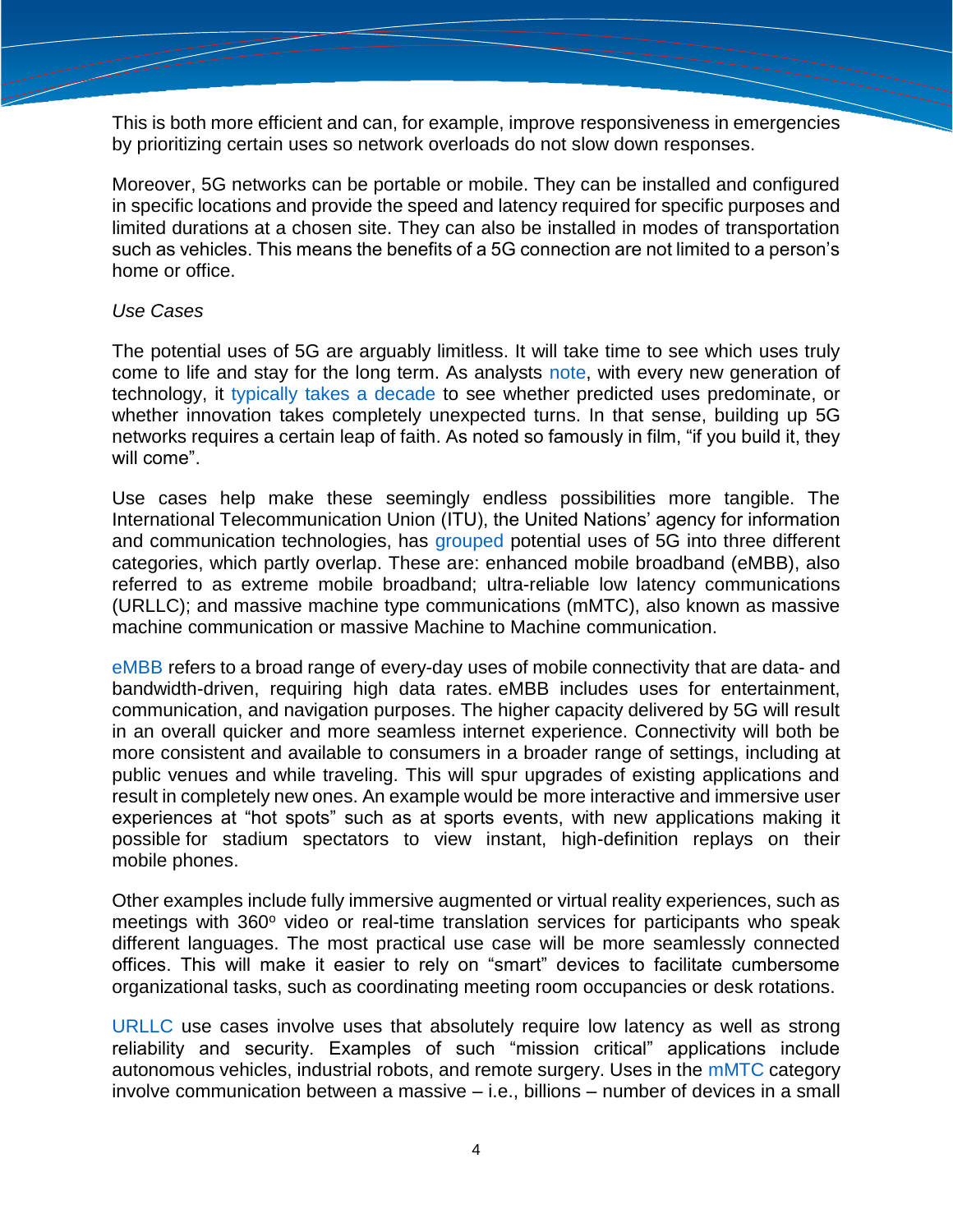area with little or no human intervention. These devices may send only small amounts of data, and may send it only intermittently.

mMTC devices are expected to be an important feature of the next-generation network of hugely diverse kinds of physical devices that collect information known as the "internet of things." When connected to the internet, these devices can exchange and analyze data and, in some cases, control each other. Examples of this type of device include [wearable](https://www.health.harvard.edu/heart-health/how-accurate-are-wearable-heart-rate-monitors)  [heart rate monitors](https://www.health.harvard.edu/heart-health/how-accurate-are-wearable-heart-rate-monitors) and [remote-controlled home lighting systems.](https://www.hgtv.com/design/remodel/mechanical-systems/remote-controlled-lighting) This type of device may also include systems with broader significance, such as [smart energy grids](https://www.smartgrid.gov/the_smart_grid/smart_grid.html) that detect, and alert authorities to, unexpected spikes in demand that may exceed available capacities. Devices may also include [sensors that monitor forest temperatures](https://cdnsciencepub.com/doi/10.1139/cjfr-2020-0295) to provide automated alerts to relevant authorities in case of a fire.

#### *Myths about 5G*

Myths about the ["driver of the fourth industrial revolution"](https://www.gsma.com/spectrum/wp-content/uploads/2019/05/1-Isabelle-Mauro-Director-Head-of-Telecoms-Digital-Communications-Industry-WEF.pdf) abound. Some [minimize](https://www.zdnet.com/article/why-is-my-5g-so-slow-comparing-the-hype-to-the-reality/) 5G's potential impact, claiming it brings nothing more than speed, and that it's not even as fast as it is claimed to be.

5G is more than just speed, however. The new functionalities are a big part of what makes it so revolutionary. It will change how consumers digest media, access products and services, experience their homes, workplaces and even broader physical communities.

Access to mid-band and high-band 5G remains limited. The underlying infrastructure needs represent one major hurdle. As noted, there are different "levels" of 5G. Consumers' experience with the new technology will vary dramatically depending on whether they have access to low-band, mid-band, or high-band 5G. For example, they may have a device labeled 5G, but they may be using this on a 4G network. The underlying infrastructure needs represent a major hurdle. Frequency allocation is another stumbling block. Service providers can only make the full benefits of 5G available to their customers if the providers can access certain ranges of the frequency spectrum. The government has so far allocated only [limited access to the mid-band spectrum,](https://www.americanactionforum.org/insight/interagency-challenges-to-allocating-5g-spectrum/) despite strong demand. With access expected to increase in the coming years, rumors about the technology's limits are likely to dissipate.

5G has also sparked concerns about [national security risks,](https://sgp.fas.org/crs/natsec/IF11251.pdf) especially in the form of spying or sabotage via international vendors of related technology. Such worries are understandable given the notoriously strong links between industry and government in China, for example, as well as discoveries a few years ago that big players, such as Huawei and ZTE, [illegally exported U.S. technology](https://ofaclawyer.net/economic-sanctions-programs/china/zte-huawei/) to countries under sanctions. The U.S. government clearly shares these concerns, and several [Executive Orders](https://trumpwhitehouse.archives.gov/presidential-actions/executive-order-addressing-threat-posed-applications-software-developed-controlled-chinese-companies/) and pieces of legislation have drastically limited their presence on the U.S. market. These include barring the U.S. government and its contractors from acquiring or using equipment from certain companies, and the inclusion of multiple companies on the Commerce Department's so-called [Entity List,](https://www.bis.doc.gov/index.php/policy-guidance/lists-of-parties-of-concern/entity-list) which limits those companies' ability to do business with U.S. companies.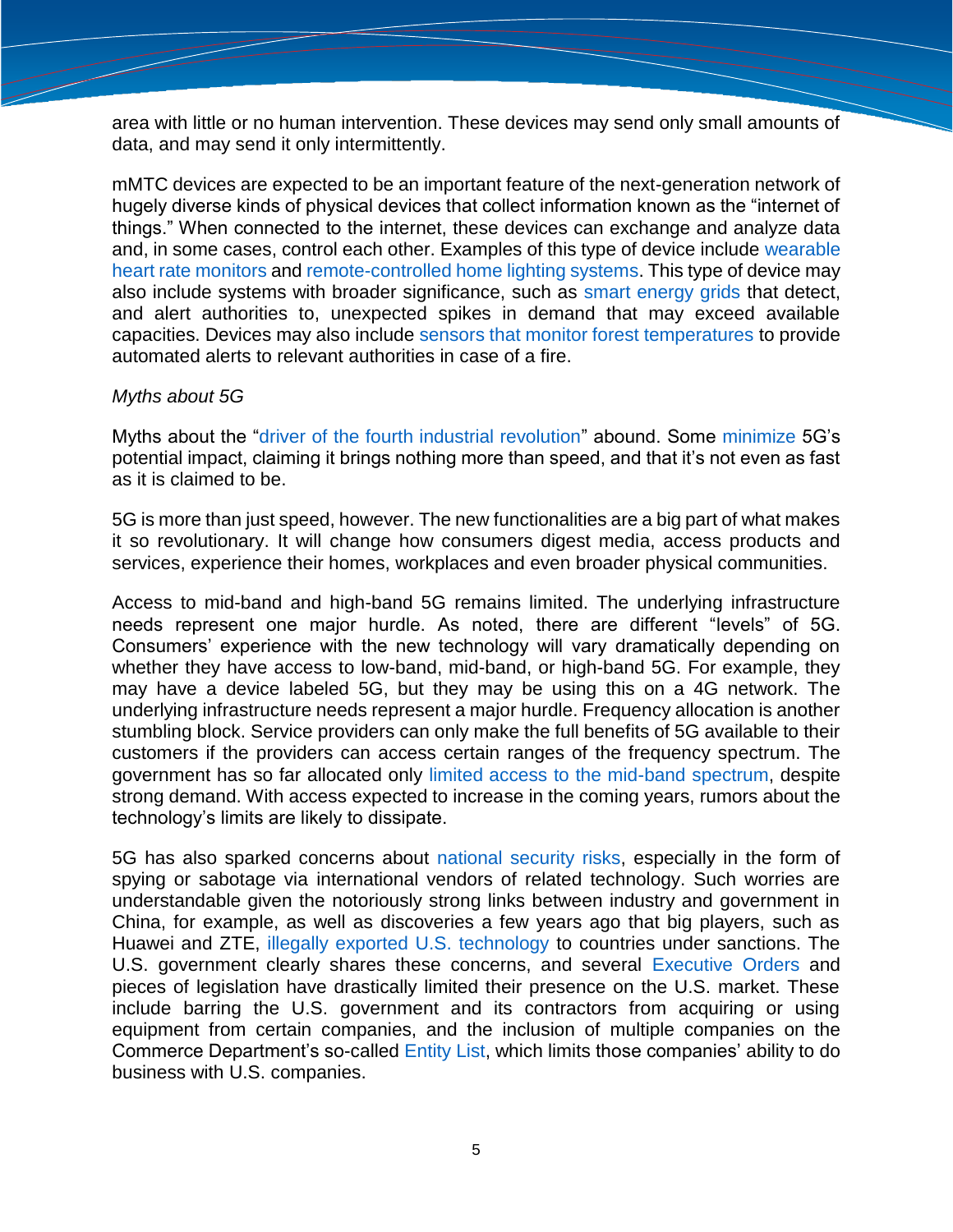# **Effect on Real Estate Profession**

5G technology will underpin various innovations that will bring new experiences to the world of real estate. These include [home tours](https://insights.samsung.com/2021/05/20/how-groopview-empowers-real-estate-agents-with-5g-powered-virtual-tours/) that blend real-life and virtual aspects as well as increasingly [smart buildings.](https://www.smartbuildingscenter.org/) Meanwhile, real estate professionals and consumers alike will benefit from better-connected offices, remote and otherwise.

#### *Next-level marketing*

As 5G technology and related devices evolve, opportunities for more effective marketing abound. For example, [augmented reality tours](https://render3dquick.com/real-estate-virtual-reality-tour) would give potential buyers completely new ways to evaluate a property's potential. Augmented reality mixes virtual and real environments, with digital information added to images of reality viewed through a device. This could be as simple as basic information such as the price to replace a floor displayed as clients tour a home. Or it could help buyers virtually visualize possible renovations, such as an added fireplace or pool.

For now, such augmented reality experiences are often fairly limited in scope. They are generally available via smartphones or tablets, which users have to hold in their hands. Examples would be apps that let shoppers [visualize a store's furniture](https://www.realsimple.com/home-organizing/decorating/augmented-reality-furniture-shopping-apps) in their homes. The truly transformative experiences that free up users' hands are currently only possible via bulky headsets, limiting their appeal. But progress with new lightweight and costefficient head-mounted options, such as [smart glasses,](https://www.allaboutvision.com/eyeglasses/smart-glasses/) could take such tours to a whole new level. Adding sound and texture would fundamentally change the experience as well.

#### *Interconnected, mobile offices*

Especially since the COVID-19 pandemic, employees have been spending less time at company offices. Some will be [reluctant to return,](https://www.forbes.com/sites/forbesbusinesscouncil/2022/01/25/how-organizations-can-accommodate-employees-reluctant-to-return-to-the-office/?sh=352c005057e6) whether they are dreading long commutes or simply feeling like they are more productive working from home or for those experiencing higher risks based on their health. 5G technology will make it easier for them to choose from where they want to work as stronger connections will be more widely available, allowing for more flexibility.

Real estate professionals have always a transient profession, able to work from the road at any given time. For them and for others who frequently travel while on the job, accessing closing documents or other resources to help clients with property transactions can be burdensome. 5G will pave the way for a more seamless experience by spurring both a shift to [cloud-based](https://www.verizon.com/business/resources/articles/s/the-remote-real-estate-agent-powered-by-5g/) services and quicker and smoother access to those services.

The new technology will also improve experiences within individual offices from facilitating smoother online collaboration and onboarding of remote staff to [fostering AI that frees](https://www.forbes.com/sites/forbesrealestatecouncil/2020/02/21/how-will-artificial-intelligence-change-the-commercial-real-estate-industry/?sh=7d14438324f8)  [employees from repetitive tasks.](https://www.forbes.com/sites/forbesrealestatecouncil/2020/02/21/how-will-artificial-intelligence-change-the-commercial-real-estate-industry/?sh=7d14438324f8)

# *Effect on real estate values*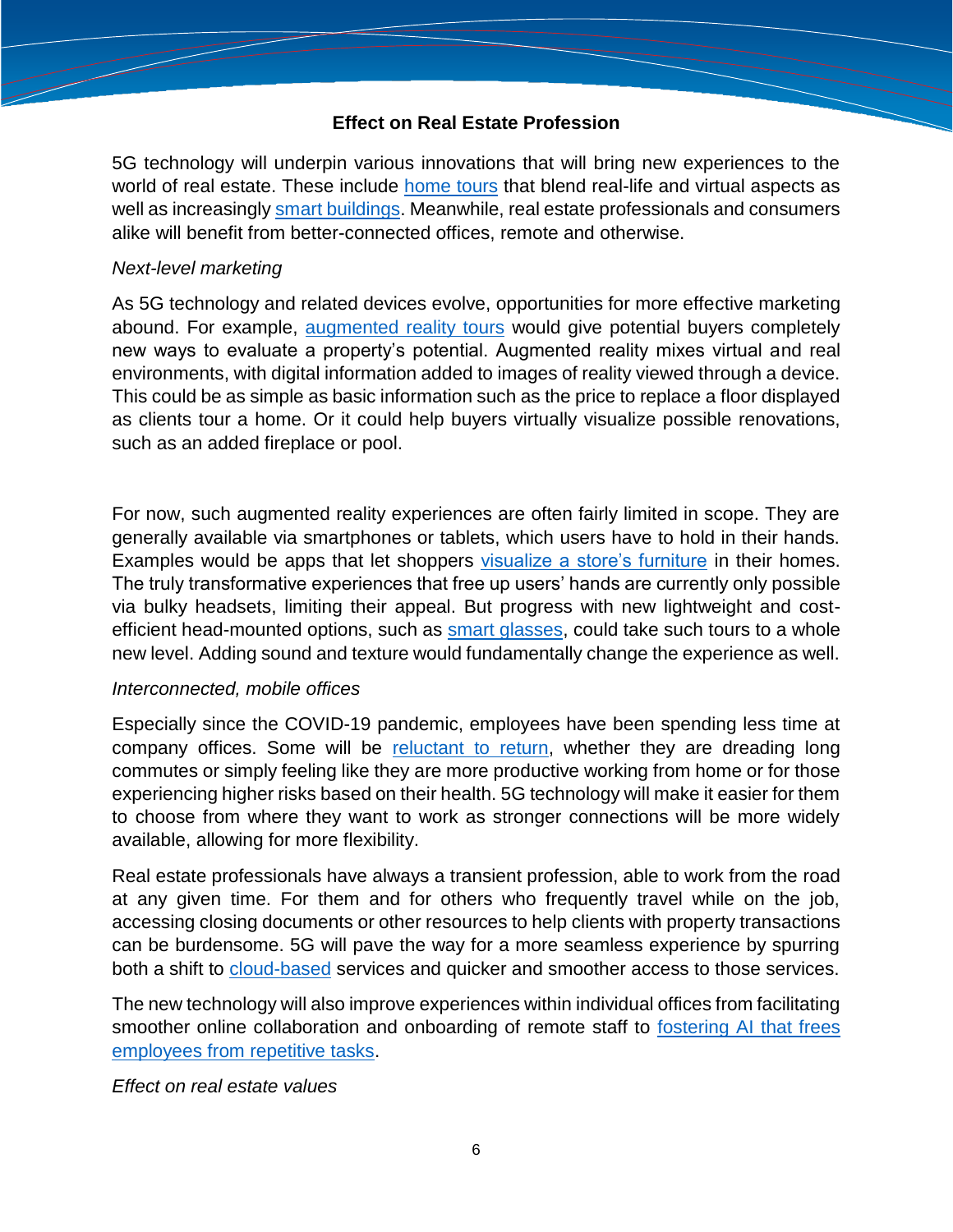As 5G rolls out, some of its infrastructure needs are prompting [pushback.](https://www.winknews.com/2022/03/21/5g-service-expansion-facing-pushback-in-naples/) Homeowners sometimes resist the installation of cell sites near their property, worried that these will undermine property values.

The evidence, however, suggests that the opposite may be the case. A 2021 [report](https://www.verizon.com/about/sites/default/files/2021-05/Homebuyers%20Internet_0.pdf) (published by Verizon) underscores the importance of a strong internet connection. In fact, 90% of potential buyers indicated that good cellular service and internet infrastructure are important considerations in their searches; in fact, cellular service and internet infrastructure may be more important than a home being move-in ready, having a backyard, or being close to good schools. The report also shows that the pandemic only strengthened the [appeal of good connectivity.](https://www.pewtrusts.org/en/research-and-analysis/articles/2020/11/30/how-much-broadband-speed-do-americans-need)

Meanwhile, another [study,](https://jointventure.org/images/stories/pdf/cell-real-estate-study-2021-07.pdf) based on over 11.5 million real estate transactions in California between 2010 and 2020, shows that the presence of wireless sites and cell towers have no significant impact on property values. This is especially true of the small cells most relevant to the 5G network. In fact, wireless infrastructure can increase value, especially for [younger buyers,](https://www.forbes.com/sites/donnafuscaldo/2018/09/26/home-buying-goes-high-tech-as-millennials-become-largest-real-estate-buyers/?sh=7b14316b7774) who tend to be more comfortable with or even eager to be on the forefront of technological innovation.

#### *Ever smarter homes*

5G does not just mean better internet connections and new infrastructure. It will also change the very nature of homes themselves. So-called [smart homes](https://www.investopedia.com/terms/s/smart-home.asp) use various devices and other technological resources to make domestic chores quicker and easier, or even just more entertaining. Examples include [smart refrigerators](https://www.tomsguide.com/us/what-is-a-smart-refrigerator,review-6307.html) that keep track of food expiration dates, remote-controlled ovens, as well as voice-activated light or interactive security systems. Homeowners can also treat themselves to augmented reality cooking [lessons](https://www.vodafone.de/giga-ar-en/index.html) from a celebrity chef in their own kitchen.

For now, the devices required to make use of such "smart" services operate in a fragmented way, using different network protocols (such as Wi-Fi and Bluetooth). This means glitches are inevitable. Manual input is still required more often than users would like, too. Sophisticated 5G networks will allow the devices to both interact with each other more effectively and provide an overall smoother experience. As a result, existing device uses will become more appealing and entirely new uses will also become possible. Eventually, this will make smart homes both more interesting and affordable for a broader range of consumers.

# **Impact on Other Types of Business**

Given the vast potential of 5G-related innovations, the new technology will have effects beyond the real estate industry. Estimates vary given the topic's breadth, but analysts [predict](https://www.pwc.com/gx/en/industries/technology/publications/economic-impact-5g.html) that, by 2030, 5G and the "fourth industrial revolution "will contribute to a rise in global GDP of \$1.3 trillion.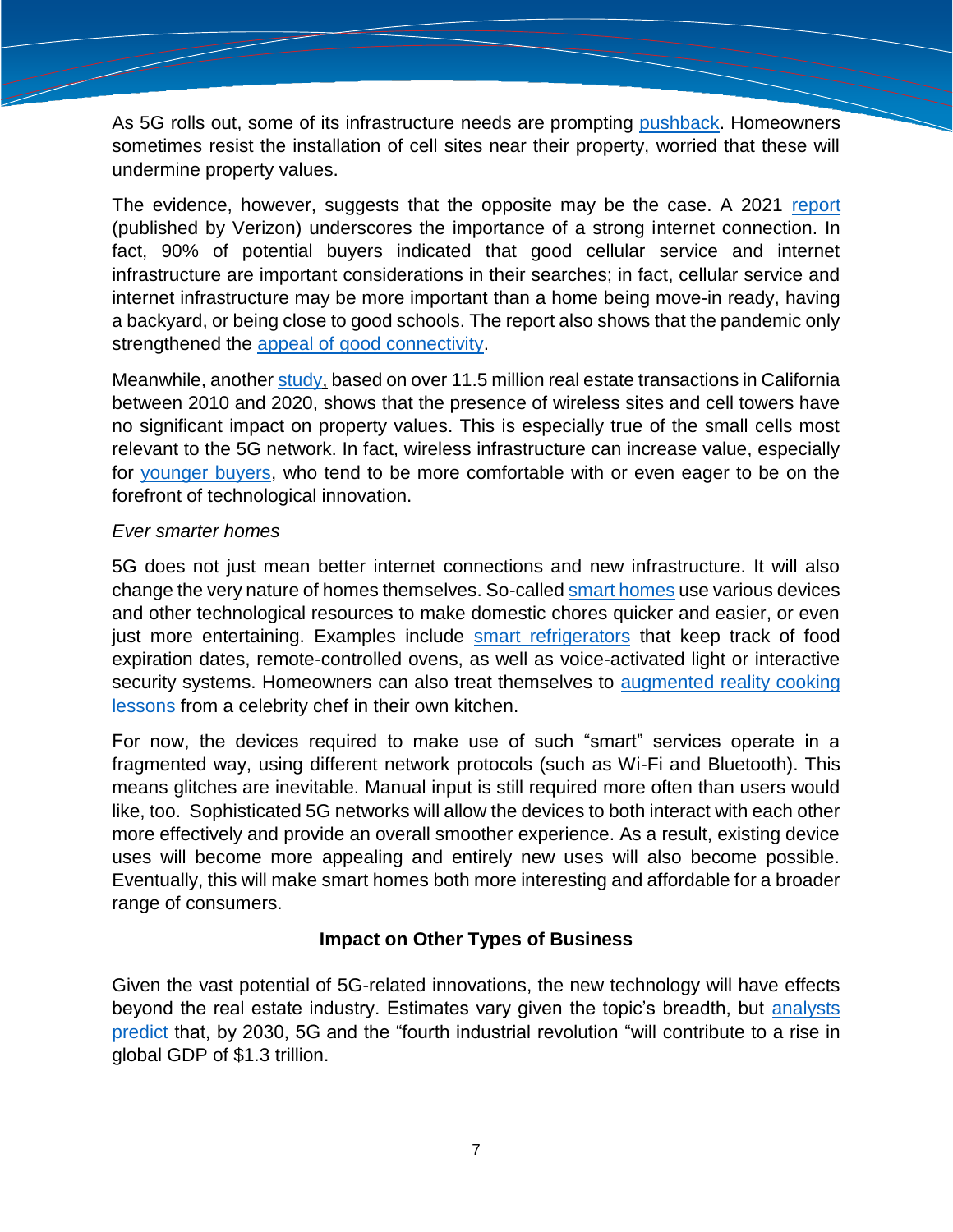The transportation industry will also be affected. [Automated cars](https://www.investopedia.com/articles/investing/052014/how-googles-selfdriving-car-will-change-everything.asp) have often made headlines, and the [trucking](https://thehill.com/changing-america/resilience/smart-cities/599442-self-driving-semis-may-revolutionize-trucking-and/) industry may be disrupted, too. Before consumers ever buy an automated car, they may be hailing rides in vehicles steered by a remote driver. Some may still think of remote-controlled cars as a toy for the young and young-at-heart, but adult-sized versions are [becoming a reality](https://getjerry.com/insights/halo-brings-remote-controlled-rideshare-service-las-vegas) and could revolutionize ridesharing. Online retail services will also be taken to completely new levels. Shopping online could become significantly [more personalized and three-dimensional.](https://www.forbes.com/sites/peterhigh/2016/03/14/the-use-of-avatars-will-dramatically-improve-digital-shopping-experience/?sh=3243ef231287) For example, shoppers may be able to first test an outfit on their own 3-D avatars before trying it on in real life

It remains to be seen what this means for commercial real estate and for people working in retail stores. More engaging online experiences may dampen consumers' enthusiasm for in-person shopping, with potentially far-reaching consequences. Yet some [note](https://www.forbes.com/sites/forbesbusinessdevelopmentcouncil/2020/02/07/retail-apocalypse-or-revolution-how-5g-will-change-how-we-shop/?sh=7121a5914db4) that stores may also find ways to capitalize on the technology by using virtual reality to enhance in-person shopping experiences or in [pop-up stores.](https://www.thestorefront.com/mag/what-exactly-is-a-pop-up-shop/)

With lightning-speed connections, consumers may also never again have to use [compressed files](https://www.soundguys.com/audio-compression-explained-29148/) which are lower quality. Streaming entertainment services, especially live streaming is likely to rise in popularity. Using high-resolution audio files will greatly [improve the quality](https://www.targetspot.com/posts/impact-5g-audio-digital-radio-podcast/) of broadcasting, offering more complex and richly detailed sound. Video live streaming will also become a [noticeably more pleasant experience.](https://www.muvi.com/blogs/how-5g-will-affect-the-video-streaming-industry.html) This is especially true for mobile devices, where standard-definition resolution, rather than high resolution, remains the norm, and unexpected simultaneous spikes in demand can still undermine the viewing experience.

# **Government Regulation**

# *Federal*

As noted, service providers can only make the full benefits of 5G available to customers if they can access certain ranges of the frequency spectrum. Problems can arise when different users try to use the same frequency band for varying purposes at the same time, so bands are regulated. This regulation includes managing spectrum allocations. Spectrum allocations, both new and old, play a vital role in the new technology's development.

In the U.S., the [Federal Communications Commission](https://www.fcc.gov/) (FCC) regulates, and auctions off, specific radio spectra. Specifically, it is responsible for non-federal uses, meaning uses by state and local governments, as well as private commercial and personal uses. Meanwhile, the [National Telecommunications and Information Administration \(NTIA\)](https://www.ntia.doc.gov/) is responsible for managing the federal government's use of spectrum.

5G and related technologies implicate multiple different agencies, which can cause issues. For example, the Federal Aviation Administration (FAA) late in 2021 raised safety concerns about mobile network carriers using 5G services via a new frequency known as the [C-Band.](https://www.cnn.com/2022/01/19/tech/c-band-5g-att-verizon-rollout/index.html) Specifically, the FAA is concerned about such uses interfering with radio altimeters, which are devices relevant for various safety functions on airplanes. The FCC,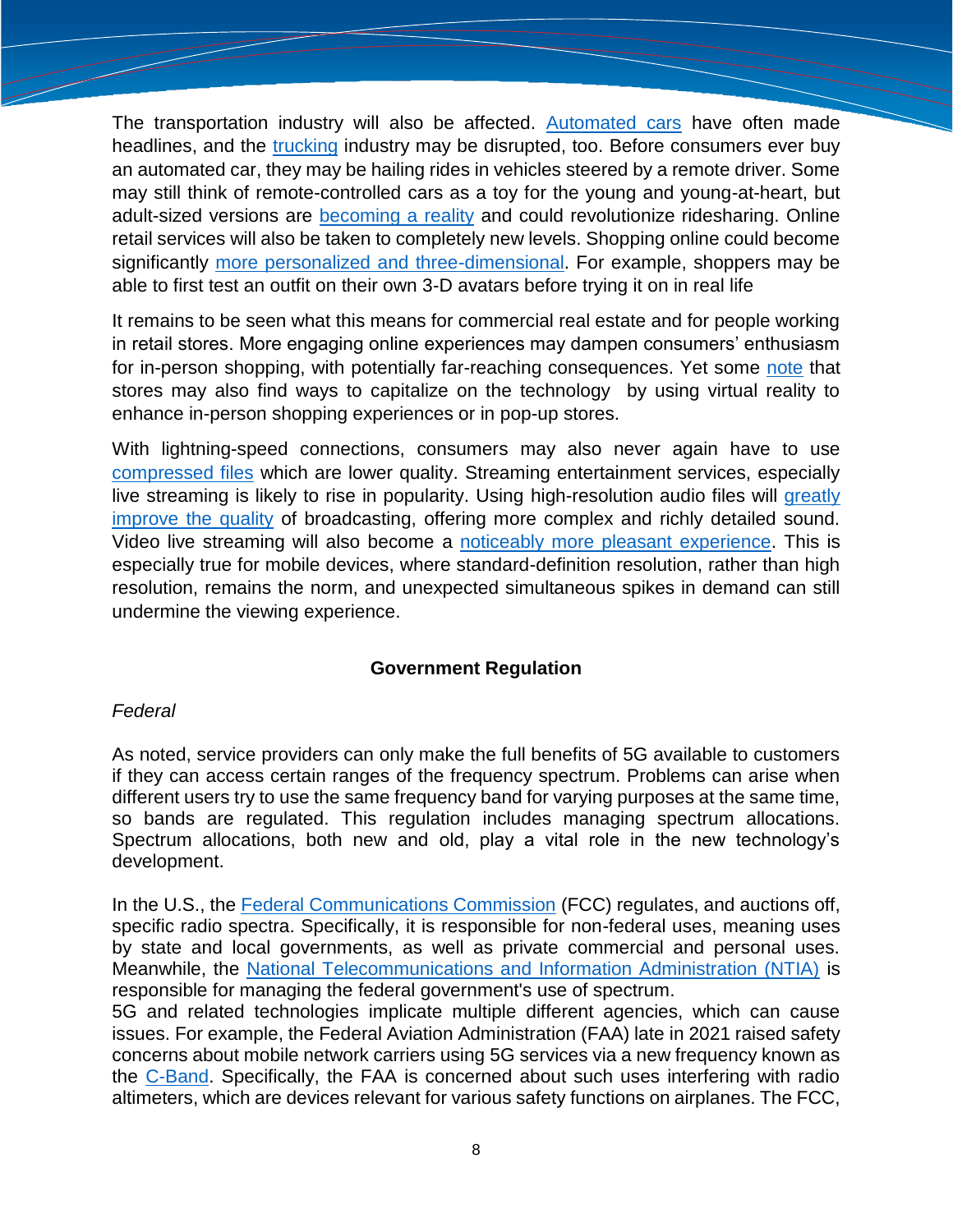however, had looked into this very issue and concluded that the concerns were unfounded. After working with wireless companies such as Verizon and AT&T, the FAA in late January of this year [agreed](https://www.faa.gov/newsroom/faa-statements-5g) to narrow the areas near airports it previously deemed risky for 5G/C-Band use.

Meanwhile, in February, the FCC and the NTIA [announced](https://www.ntia.doc.gov/press-release/2022/fcc-ntia-establish-spectrum-coordination-initiative) a new initiative to improve U.S. government coordination on spectrum management. Among other things, they pledged to hold regular joint planning meetings and foster proactive exchanges with industry and other federal agencies and reduce disputes. Interagency disagreements can lead to confusion about both the current rules and the direction rules might take in the future. This confusion could leave in a lurch those businesses that are on the forefront of 5G-based innovation, possibly dampening their enthusiasm for such efforts.

# *State and local*

As noted, using the full potential of 5G requires developing a [small cell infrastructure](https://www.telit.com/blog/5g-networks-guide-to-small-cell-technology/) consisting of many individual pieces that collect and transmit signals within a short range. Some of these pieces will be placed on existing infrastructure. Such activity needs to be regulated, and many states have already enacted mobile 5G and small cellrelated legislation, or are in the process of doing so. For example, the Illinois Small [Wireless Facilities Deployment Act,](https://www.ilga.gov/legislation/ilcs/ilcs3.asp?ActID=3920&ChapterID=11) enacted in 2021, sets out the manner in which local authorities may regulate the collocation of small wireless facilities. Similar legislation, that attempts to achieve a balance between local authority and making small cell deployment more efficient, was enacted in 2021 in [Pennsylvania.](https://www.pml.org/advocacy/small-wireless-facilities-deployment/)

The potential for a regulatory quagmire is real. Though local realities are surely relevant and will differ quite drastically, the National Conference of State Legislatures (NCSL) has taken steps to reduce the potential hurdles faced by wireless companies due to varying rules. Specifically, NCSL has [promoted](https://www.ncsl.org/research/telecommunications-and-information-technology/mobile-5g-and-small-cell-2021-legislation.aspx) streamlining state and local (as well as federal) regulation by ensuring that this regulation builds on the same baseline principles. These principles include clarity on processes to acquire permits to access public rights of way, caps on costs and fees, and streamlined timelines for reviewing cell-siting applications.

# **Consumer Protection**

Consumers are already exposed to [various risks](https://www.sciencedirect.com/science/article/pii/B9780128214428000094) by using software and devices connected to the internet. Their mobile phones, tablets, and computers already contain considerable amounts of private data. Widespread 5G technology will lead to a growing number of devices collecting more, and more at times, delicate information. For example, a [robotic vacuum cleaner](https://foundation.mozilla.org/en/privacynotincluded/ecovacs-deebot/#:~:text=Cameras%20on%20robot%20vacuums%20raise,conversations%2C%20even%20without%20a%20microphone.) may be welcome support, but it also collects information about your home's layout, and that information could be helpful information for burglars. Meanwhile, your phone's [health apps](https://hbr.org/2021/05/do-health-apps-really-make-us-healthier) may be encouraging you to make healthier choices and provide valuable tracking information to communicate with your physicians, but they are also collecting the kind of information that can lead to predatory marketing or possibly higher insurance premiums.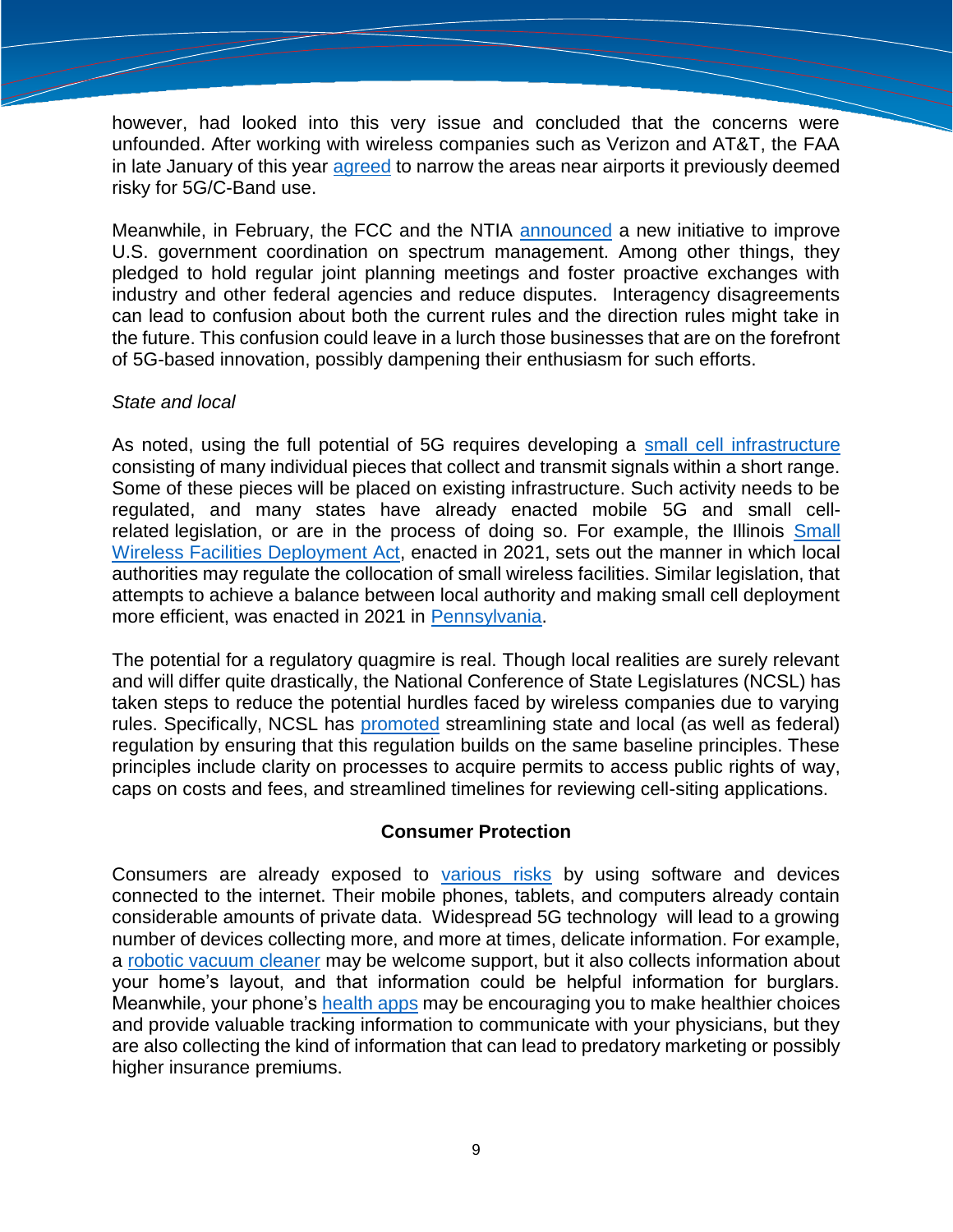Ultimately, 5G is all about making it faster and easier to transmit data, and to access such data from a wider range of devices. This means that there will be both new and exacerbated already existing privacy and security risks. Some will be unintentional, but others may be malicious. Reports about [hacked baby monitors](https://www.npr.org/sections/thetwo-way/2018/06/05/617196788/s-c-mom-says-baby-monitor-was-hacked-experts-say-many-devices-are-vulnerable?t=1650007864878) going rogue and even interacting with children without their parents' knowledge serve as a chilling example. A [recent consumer survey](https://magazine.realtor/daily-news/2022/02/11/privacy-concerns-rise-with-smart-home-tech-adoption) confirms that many Americans are concerned about the security of their smart-home technology.

Moreover, since 5G is a software-based, "virtualized" network, it relies on the internet protocol (IP), which is a set of protocols, or rules, that make it possible to send data across networks. Since hackers are familiar with these existing protocols, the potential for attacks is significant. The [implications can be even more severe](https://www.smartcitiesdive.com/news/the-smart-city-tech-most-at-risk-for-cyberattacks-report/597365/) in the context of smart cities that rely on 5G to manage various vital infrastructures, including energy supplies. In Florida, for example, [hackers accessed a water plant's supervisory control system](https://www.smartcitiesdive.com/news/water-supply-cyber-attack-tampa-florida-ics-security/594845/) and altered the amount of sodium hydroxide in the water.

As a result, the need to strengthen data privacy and information security loom large. Consumer confidence, both on a small and large scale, is crucial if 5G's potential is truly to be realized. Inevitably, measures to strengthen cybersecurity will have to accompany the new technology's increased rollout. The basic techniques of using end-to-end encryption of communications, encrypting data, and insisting on the most secure authentication methods available will play important roles in that effort.

# **REALTOR® Association Involvement**

NAR® has been at the forefront of examining how the expansion of 5G will enable a broad range of innovation that will ultimately affect the real estate industry in various ways. In addition to engaging in discussions with myriad parties, it has proactively been building relations with the biggest stakeholders, including the carriers involved. The ultimate goal is to make sure that NAR's members and the real estate industry as a whole have a seat at the table in this ever-evolving discussion.

The association generally strives to keep its members at the very cutting edge of the many new ideas and technologies entering the real estate space  $\Box$  particularly via its [Emerging Technology](https://www.nar.realtor/blogs/emerging-technology) team, which has been part of NAR's Strategic Business, Innovation & Technology group since 2019.

The fascinating and far-reaching implications of 5G will be discussed at the [Urban](https://legislative.realtor/event/urban-roundtable/)  [Roundtable](https://legislative.realtor/event/urban-roundtable/) entitled "*Is the City of Tomorrow around the Corner? Learn how digital technologies and sustainable practices are changing the way we plan cities,*" scheduled for May 5, 2022. The discussion will feature Billy Grayson of the Urban Land Institute, a nonprofit education and research organization that focuses on land use, real estate and urban development; Greg Herb, Broker and President of PA-based Herb Real Estate; and Evan Regan‐Levine of the JBG SMITH's Investments Group.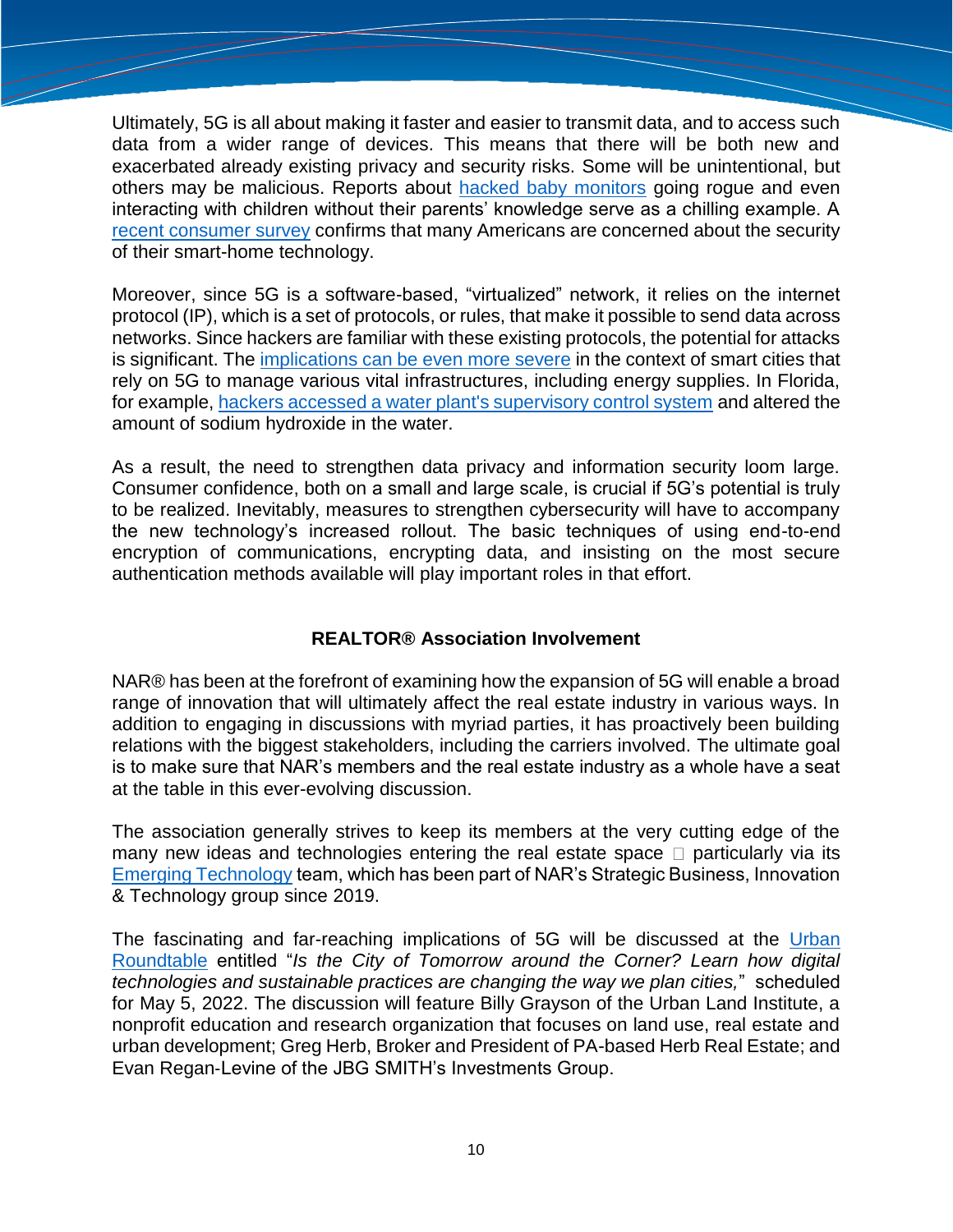#### *State and local associations*

State and local associations are also keeping the topic on their radars. For example, on April 19, 2022 the Chicago Association of REALTORS® is scheduled to host a broader discussion on [Big Tech, Blockchain & Global Real Estate.](https://chicagorealtor.com/event/big-tech-blockchain-global-real-estate/) The discussion will include a look at 5G-related developments. The event will also feature Liz Sturrock of the Miami Association of REALTORS® as a speaker.

#### **Conclusion**

5G has already sparked considerable interest. With providers stepping up their game and actively extending coverage across the United States, the next generation of mobile network technology will both continue to generate headlines and result in more tangible developments during the next few years. As the technology emerges, policymakers, consumers, and the many professionals ultimately affected will need to find ways to both harness 5G's vast potential and rein in its potential pitfalls.